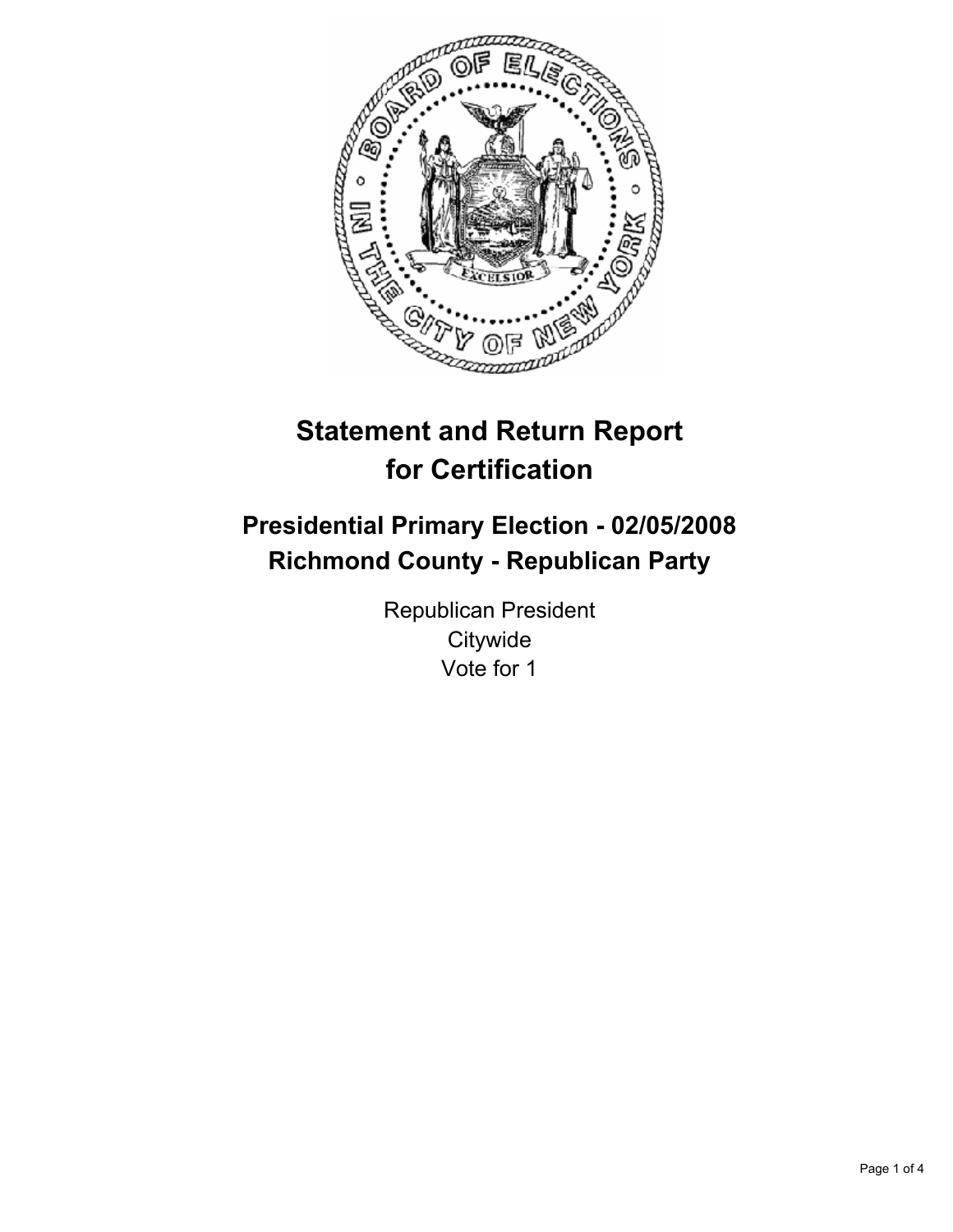

### **13th Congressional District**

| <b>Assembly District 60</b> |       |
|-----------------------------|-------|
| <b>EMERGENCY</b>            | 4     |
| ABSENTEE/MILITARY           | 159   |
| <b>FEDERAL</b>              | 6     |
| <b>AFFIDAVIT</b>            | 24    |
| <b>RON PAUL</b>             | 111   |
| <b>ALAN KEYES</b>           | 7     |
| <b>DUNCAN HUNTER</b>        | 10    |
| <b>RUDY GIULIANI</b>        | 136   |
| <b>MITT ROMNEY</b>          | 609   |
| MIKE HUCKABEE               | 172   |
| <b>JOHN MCCAIN</b>          | 1,612 |
| FRED THOMPSON               | 16    |
| <b>Total Votes</b>          | 2,673 |
| <b>Assembly District 61</b> |       |
| <b>EMERGENCY</b>            | 9     |
| ABSENTEE/MILITARY           | 128   |
| <b>FEDERAL</b>              | 5     |
| <b>AFFIDAVIT</b>            | 19    |
| <b>RON PAUL</b>             | 126   |
| <b>ALAN KEYES</b>           | 17    |
| <b>DUNCAN HUNTER</b>        | 10    |
| <b>RUDY GIULIANI</b>        | 129   |
| <b>MITT ROMNEY</b>          | 620   |
| MIKE HUCKABEE               | 206   |
| <b>JOHN MCCAIN</b>          | 1,350 |
| FRED THOMPSON               | 15    |
| <b>Total Votes</b>          | 2,473 |
| <b>Assembly District 62</b> |       |
| <b>EMERGENCY</b>            | 6     |
| ABSENTEE/MILITARY           | 241   |
| <b>FEDERAL</b>              | 7     |
| <b>AFFIDAVIT</b>            | 32    |
| <b>RON PAUL</b>             | 173   |
| <b>ALAN KEYES</b>           | 4     |
| <b>DUNCAN HUNTER</b>        | 11    |
| <b>RUDY GIULIANI</b>        | 190   |
| <b>MITT ROMNEY</b>          | 1,365 |
| MIKE HUCKABEE               | 253   |
| <b>JOHN MCCAIN</b>          | 2,955 |
| FRED THOMPSON               | 22    |
| <b>Total Votes</b>          | 4,973 |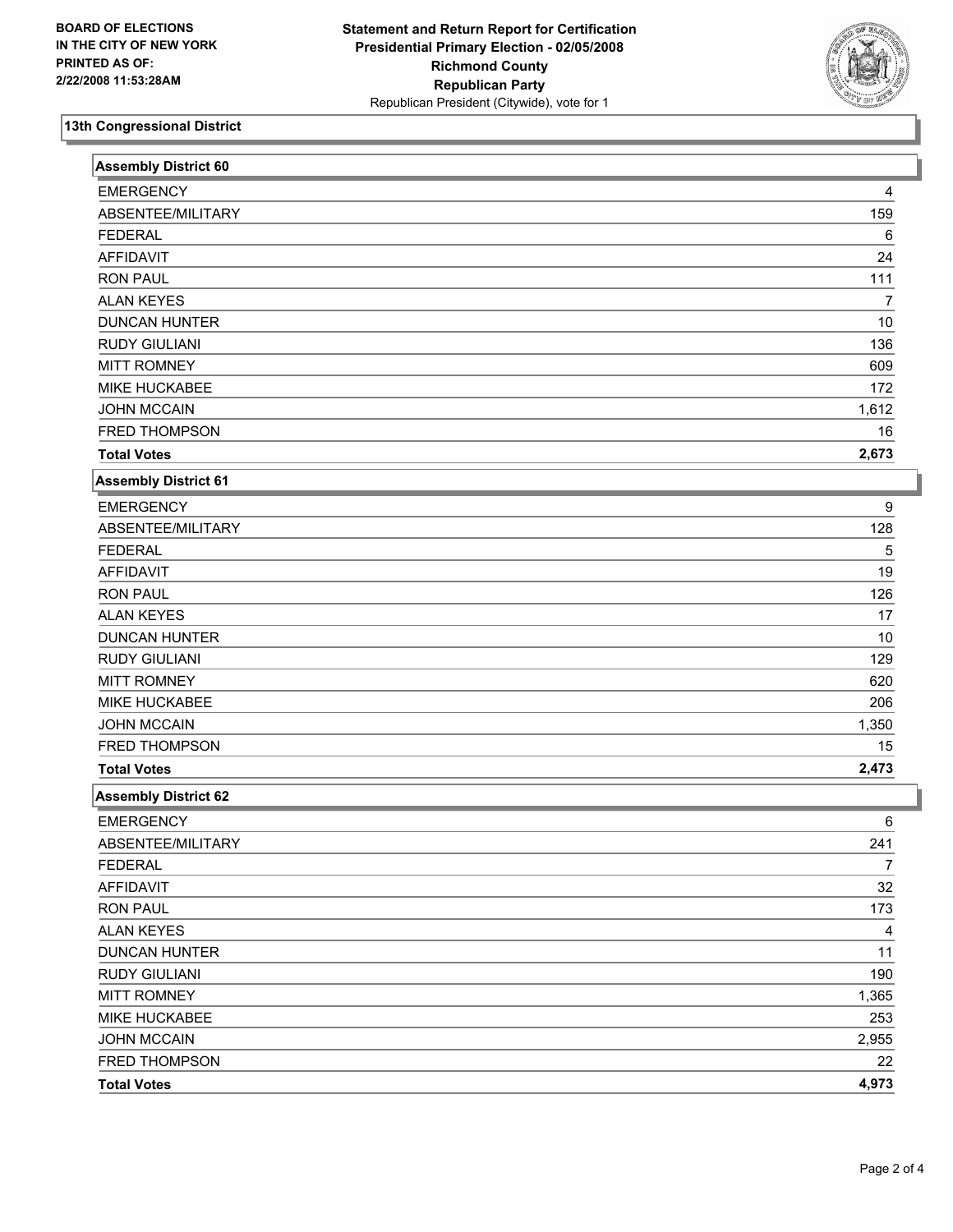

#### **13th Congressional District**

| <b>Assembly District 63</b>                                  |        |
|--------------------------------------------------------------|--------|
| <b>EMERGENCY</b>                                             | 13     |
| ABSENTEE/MILITARY                                            | 176    |
| <b>FEDERAL</b>                                               | 9      |
| <b>AFFIDAVIT</b>                                             | 30     |
| <b>RON PAUL</b>                                              | 122    |
| <b>ALAN KEYES</b>                                            | 8      |
| <b>DUNCAN HUNTER</b>                                         | 10     |
| <b>RUDY GIULIANI</b>                                         | 160    |
| <b>MITT ROMNEY</b>                                           | 724    |
| MIKE HUCKABEE                                                | 187    |
| <b>JOHN MCCAIN</b>                                           | 1,784  |
| FRED THOMPSON                                                | 22     |
| <b>Total Votes</b>                                           | 3,017  |
| <b>Total for 13th Congressional District-Richmond County</b> |        |
| <b>EMERGENCY</b>                                             | 32     |
| ABSENTEE/MILITARY                                            | 704    |
| <b>FEDERAL</b>                                               | 27     |
| <b>AFFIDAVIT</b>                                             | 105    |
| <b>RON PAUL</b>                                              | 532    |
| <b>ALAN KEYES</b>                                            | 36     |
| <b>DUNCAN HUNTER</b>                                         | 41     |
| <b>RUDY GIULIANI</b>                                         | 615    |
| <b>MITT ROMNEY</b>                                           | 3,318  |
| <b>MIKE HUCKABEE</b>                                         | 818    |
| <b>JOHN MCCAIN</b>                                           | 7,701  |
| <b>FRED THOMPSON</b>                                         | 75     |
| <b>Total Votes</b>                                           | 13,136 |
|                                                              |        |